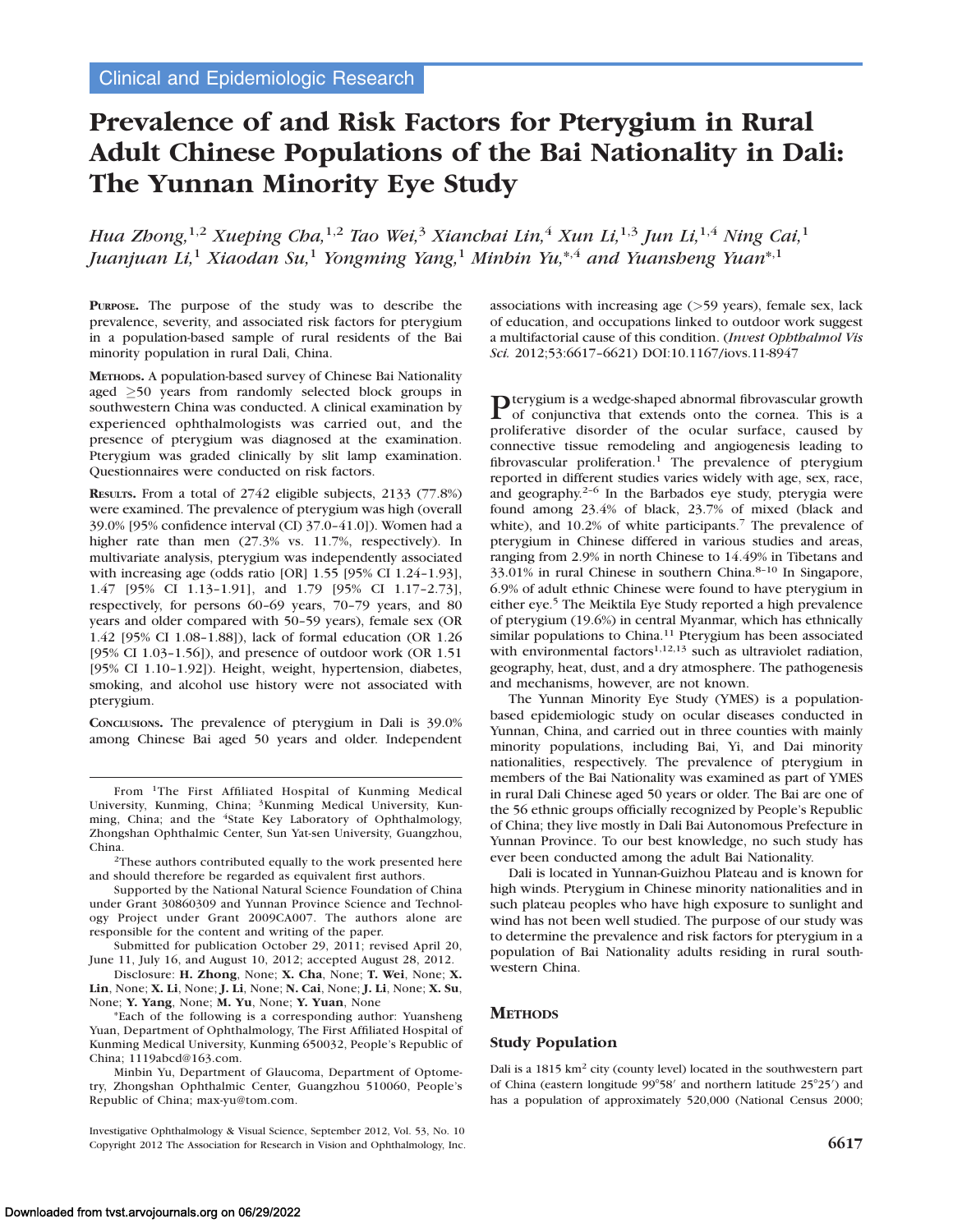http://www.stats.gov.cn/tjsj/ndsj/renkoupucha/2000jiedao/html/ J53.htm), most of whom are Bai Nationality. Dali has a temperate climate, with average daily temperatures of  $14.9^{\circ}$ C and yearly total rainfall of 1056 mm.

The study was conducted in accordance with the tenets of the World Medical Association's Declaration of Helsinki. Study subjects were enrolled in a randomly selected sample of individuals in Dali. Details of the study have been reported previously.<sup>14</sup> The sampling frame was constructed using geographically defined clusters based on village register data. Cluster boundaries were defined such that each cluster would have a population of approximately 1000 individuals (all ages). Villages larger than 1500 in total population were subdivided, and where geographically practical, villages smaller than 750 were grouped. In this way, cluster sampling was used to divide Dali County into 259 areas. Field work was carried out over a 4-month period beginning in January 2010. Listing of households with the names of residents  $\geq$  50 years of age was obtained from the village registers, followed by door-to-door household visits conducted by enumeration teams. Residents  $\geq$  50 years of age were enumerated by name, sex, age, education (using graduation levels), and spectacle usage. Individuals temporarily absent at the time of the household visit were included in the enumeration. Unregistered adults  $\geq 50$  years of age were enumerated and included in the study sample if they had been living in the household for 6 months.

An examination site was set up in the local community facilities within 15 minutes' walking distance for most subjects. Study participants were examined according to a prescheduled date established at the time of enumeration. Identity of the subjects was verified using the subjects' official photo identity cards. Those who did not appear at the examination site were revisited, repeatedly if necessary, by a member of the enumeration team to encourage participation. Home visits and examinations were performed for inpatient, paralyzed, and disabled residents.

Two optometrists used an auto refractometer (RM-8000; Topcon Corp., Tokyo, Japan) to measure the noncycloplegic refraction. Distance visual acuity was measured using a retro-illuminated logarithm of the minimum angle of resolution tumbling E chart at a distance of 4 m, and at 1 m for those failing to read the top line (20/ 200). Visual acuity was recorded as the smallest line read with one or no errors. Testing for counting fingers, hand movement, or light perception was performed on those unable to read the top line at 1 m. Each eye was measured separately, with glasses if worn for distance correction. The presenting visual acuity with habitual correction was recorded. In those presenting with visual acuity <20/25 in either eye, best corrected visual acuity (BCVA) was assessed using the results of autorefraction and subjective refinement.

Each participant then received a comprehensive eye examination including slit lamp (model SL-1E; Topcon Corp.) examinations of ocular surface, anterior segment, and lens, as well as stereoscopic fundus examination.

#### Grade of Pterygium

The examination of the anterior segment of the eye was performed by two experienced ophthalmologists using a slit lamp. Participants were examined one by one, and the pupils were not dilated during the examination. Pterygium was defined as a raised fleshy triangular fibrovascular tissue growth of the conjunctiva encroaching onto the clear cornea. The severity of pterygium, if present, was graded under standard lighting conditions based on the location of the pterygium head encroachment on cornea as follows<sup>15,16</sup>:

Grade 0: no pterygium

Grade 2: head of pterygium between the limbus and the undilated pupil margin

If the participant had bilateral pterygium, he or she was classified according to the higher-grade pterygium (worse eye).

#### Demographic and Lifestyle Data

Data on demographic and lifestyle factors were collected by a trained interviewer using a standard questionnaire. The risk factors were evaluated as follows: (1) Personal characteristics included age, sex, years of education, occupation, income, smoking status, and alcohol use; (2) environmental variables included job location (outdoors or at sea versus indoors), hat or umbrella use, and the use of sunglasses; (3) medical factors included general medical history, and ocular factors included the presence of any eye disease or history of eye surgery.

#### Statistical Analysis

Statistical analysis was performed using a commercially available statistical software package (SPSS for Windows, version 16.0; SPSS, Chicago, IL). The prevalence rates of pterygium for subjects were calculated. For independent samples, Student's t-tests were used to compare means, and  $\chi^2$  tests were used to compare proportions. Logistic regression was used to investigate associations of pterygium and risk factors, such as age, sex, education, smoking history, and outdoor work history. Confidence intervals (95%) are presented. All P values are two-sided and considered to be statistically significant when less than 0.05.

## **RESULTS**

There were 2742 residents eligible for the study; 2133 (77.8%) participants were examined. They ranged in age from 50 to 92 years, with a mean age of  $64.5 \pm 8.8$  years. Examination response was highly associated with older age and female sex. Comparing the demographic characteristics of the enumerated sample with the total population of Dali city (National Census 2000), only subjects aged 50 to 59 years were underrepresented in the sample (33.5% in the sample versus 45.7% in total population). The nonparticipants were more likely to be male, but there was no difference in mean age between nonparticipants (64.1 years) and participants (64.6 years). Of the 608 (22.2%) nonexamined subjects, 593 (21.6%) cooperated only in the first step of household interview, and 15 (0.55%) could not be contacted during three visits for the household interview. Nonresponders in each village were usually unable to attend due to occupation-related commitments. Other reasons for refusal to participate were attributed to being too busy, having confidence in one's health, avoiding seeing a doctor so as to conceal one's illness, or our inability to contact the subjects after the interview. Table 1 compares demographic characteristics of the Bai people participants with ophthalmologic examinations according to the presence or absence of pterygium.

The prevalence of pterygium in at least one eye, by age and sex, is shown in Table 2. The prevalence of pterygium was 39.0% (95% confidence interval [CI] 37.0–41.0), and 832 subjects were diagnosed with pterygium in at least one eye. In each age group, women had a prevalence of pterygium twice that of men. Pterygium was increased in frequency in elderly people (32.0%, 43.1%, 41.3%, and 44.1%, respectively, in the 50–59, 60–69, 70–79, and >80 age groups). Pterygium was equally common in left as in right eyes (29.6% vs. 32.1%, respectively). The bilateral pterygium prevalence was 14.8% (95% CI 13.3–16.3), with a mean 38% of pterygium subjects having bilateral disease. The visual acuity (VA) of eyes with pterygia was worse than for eyes without pterygia (median logarithm of minimal angle of resolution [logMAR] acuity 0.55 vs. 0.63,  $P < 0.001$ ). The difference between grade of lesion

Grade 1: head of pterygium at the limbus

Grade 3: head of pterygium within the pupil margin

Grade 4: head of pterygium crossing the pupil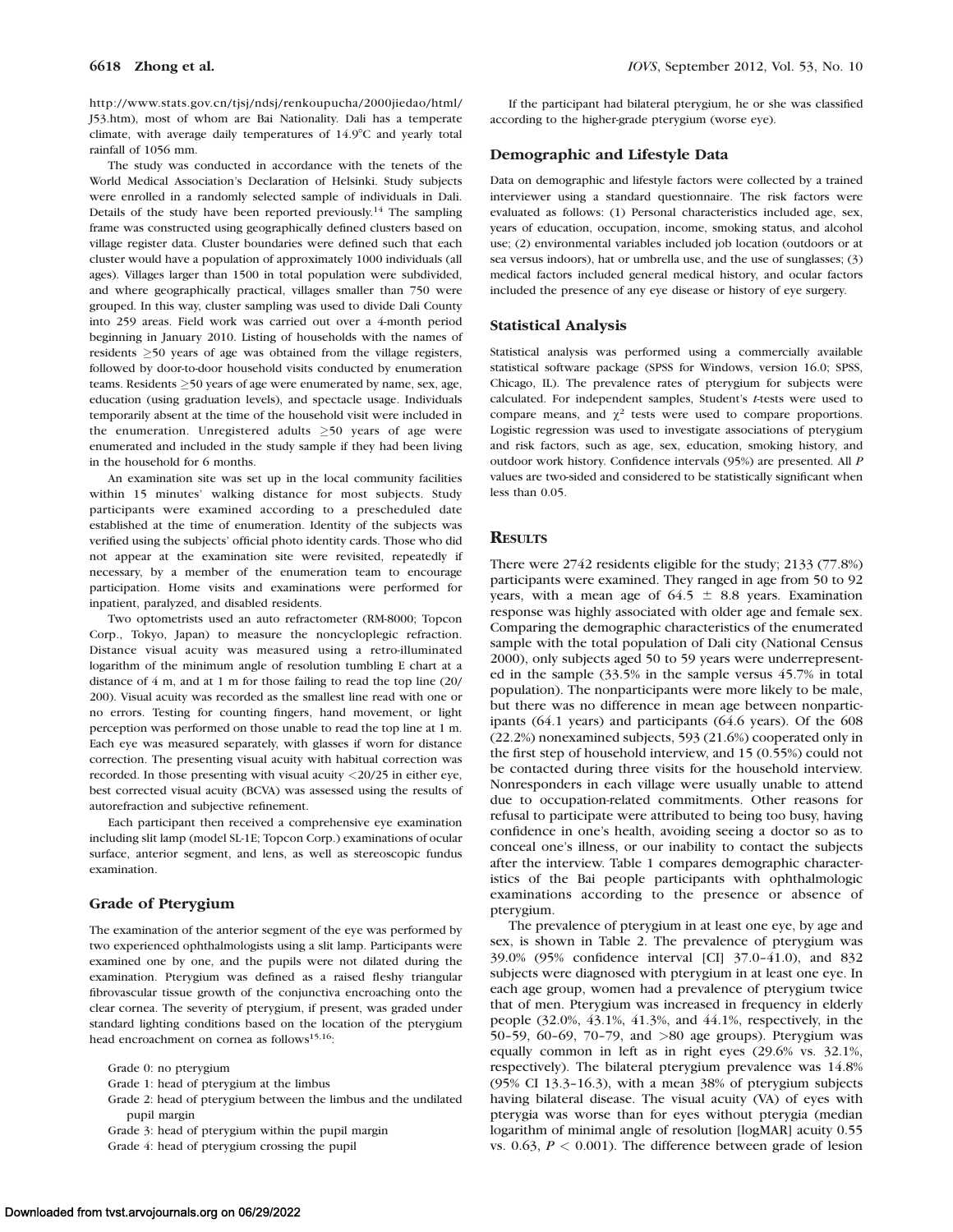|  |  | TABLE 1. Demographic and Other Variables among Bai People in the YMES by Pterygium Status |  |
|--|--|-------------------------------------------------------------------------------------------|--|
|--|--|-------------------------------------------------------------------------------------------|--|

| Variable                   | No Pterygium ( $n = 1301$ ) | Pterygium ( $n = 832$ ) | P Value |
|----------------------------|-----------------------------|-------------------------|---------|
| Female (%)                 | 781 (60.0)                  | 583 (70.0)              | < 0.001 |
| Age $(y)$                  |                             |                         |         |
| $50 - 59$                  | 486                         | 229                     | < 0.001 |
| $60 - 69$                  | 441                         | 334                     | < 0.001 |
| $70 - 79$                  | 308                         | 217                     | 0.21    |
| > 80                       | 66                          | 52                      | 0.25    |
| Outdoor work (%)           | 761 (58.5)                  | 566 (68.0)              | < 0.001 |
| No education $(\%)$        | 409(31.4)                   | 350(42.1)               | < 0.001 |
| Height (cm), mean $\pm$ SD | $159 \pm 8.4$               | $157 \pm 7.9$           | 0.041   |
| Weight (kg), mean $\pm$ SD | $55 \pm 9.8$                | $54 \pm 9.5$            | < 0.001 |
| Hypertension (%)           | 628(48.3)                   | 457(54.9)               | 0.003   |
| Diabetes $(\%)$            | 35(2.7)                     | 13(1.6)                 | 0.087   |
| Smoking $(\%)$             | 353 (27.1)                  | 186(22.4)               | 0.013   |
| Alcohol use $(\%)$         | 198 (15.2)                  | 118 (14.2)              | 0.51    |

and VA was significant (median VA for grade 1 lesions  $= 0.63$ , with grade 2 = 0.56, grade  $3 = 0.47$ , and grade  $4 = 0.13$ ,  $P <$ 0.001), and the grade 4 subjects had the worst VA. There were 31 cases (36 eyes) with pterygia with visual impairment (BCVA  $\langle 20/63 - 20/200 \rangle$  or blindness (BCVA  $\langle 20/200 \rangle$ ). There were 61 people who were blind in both eyes in the present study, one of whom was blind in both eyes from pterygium (1.6%; 95% CI 0–8.8). There were 15 blind eyes with pterygium.

The prevalence was different in different grades. Grade 2 was the most common grade of pterygium in both males and females, in all age groups. Pterygium was associated with age and sex  $(P < 0.001)$ .

Logistic regression analysis results are presented in Table 3. Pterygium was significantly more likely in age >59 as opposed to ages 50 to 59. Furthermore, pterygium was associated with female sex and outdoor work. There was no significant difference in pterygium prevalence according to height, weight, hypertension, diabetes, smoking, or alcohol use history. Those people who primarily worked outdoors were more likely than people who primarily worked indoors to have pterygium ( $P < 0.001$ ). All people enrolled in our study were not accustomed to using protective tools (sunglasses, hats, or umbrellas) when outdoors. Whether the protection could influence the prevalence of pterygium was not certain. Therefore the use of sunglasses or hats was not included in the analysis.

# **DISCUSSION**

The Bai ethnic group is a major component of the Chinese minority nationality. The main occupation of the Bai ethnic group is agriculture, accounting for their exposure to outdoor work. In summary, 39.0% of rural Chinese Bai people older than 50 years had pterygium in either eye, with 14.8% having pterygium in both eyes. The prevalence rate was higher than in most similar studies conducted in a general population or in other regions of China, which have reported ranges from less than  $0.3\%$  to 33.01%.<sup>3,7-10</sup> However, the results reported by different groups may not be directly comparable since prevalence rates are influenced by factors such as the type of the population screened, the age range of the respondents, variable exposure to environment, and occupational and genetic factors. Various grading systems between different studies also make it difficult to compare the severity of the disease between them.<sup>15</sup>

The results demonstrate a high prevalence of pterygium among the Bai Nationality of Dali. It appears that nearly twofifths of people over the age of 50 years suffer from pterygium. Dali is a city with a tropical high-altitude, arid climate and perennial windy conditions. The environment includes factors such as dry and warm weather, prolonged and increased exposure to sunlight, and strong solar UV radiation, which all have effects on the eyes in particular. UV radiation has been suggested as a very important factor in the pathogenesis of pterygium.2,17–19 It is believed that UV light causes thickening and hyperplasia in subconjunctival connective tissue. Differences in exposure to UV radiation may account for variation with geographical location and time spent outdoors, which is itself affected by the occupation of the subjects. In 1965, Cameron described a "pterygium belt" located between 37° north and south of the equator, where pterygia are supposedly more common.<sup>20</sup> The "pterygium belt" was named by the areas with high sun radiation; the people have more chance of

TABLE 2. Prevalence of Pterygium by Age and Sex in 2133 Bai Individuals

|            | Male                                 |                                   | Female                               |                                   | Total                 |                                   |
|------------|--------------------------------------|-----------------------------------|--------------------------------------|-----------------------------------|-----------------------|-----------------------------------|
| Age $(y)$  | $\boldsymbol{N}$<br>(Pterygia/Total) | Prevalence<br>$(95\% \text{ CI})$ | $\boldsymbol{N}$<br>(Pterygia/Total) | Prevalence<br>$(95\% \text{ CI})$ | N<br>(Pterygia/Total) | Prevalence<br>$(95\% \text{ CI})$ |
| $50 - 59$  | 53/220                               | $24.1(18.6-30.3)$                 | 176/496                              | $35.5(31.3-39.8)$                 | 229/716               | $32.0(28.6-35.5)$                 |
| 60-69      | 111/307                              | $36.2(30.8-41.8)$                 | 223/468                              | $47.6(43.0-52.3)$                 | 334/775               | $43.1.6(39.6-46.6)$               |
| $70 - 79$  | 66/203                               | $32.5(26.1-39.5)$                 | 151/321                              | $47.0(41.5-52.7)$                 | 217/524               | $41.4(37.2 - 45.8)$               |
| > 80       | 19/39                                | $33.3(19.1-50.1)$                 | 33/79                                | $(41.8 (30.8 - 53.4))$            | 52/118                | $44.1(35.0-53.5)$                 |
| Overall    | 249/769                              | $32.4(29.1-35.8)$                 | 583/1364                             | $42.7(40.1-45.4)$                 | 832/2133              | 39.0 (37.0-41.0)                  |
| Unilateral | 119/769                              | $15.5(13.0-18.2)$                 | 397/1364                             | $29.1(26.7-31.6)$                 | 516/2133              | $24.2(22.4-26.0)$                 |
| Bilateral  | 130/769                              | $16.9(14.3-19.7)$                 | 186/1364                             | $13.6(11.9-15.6)$                 | 316/2133              | $14.8(13.3 - 16.3)$               |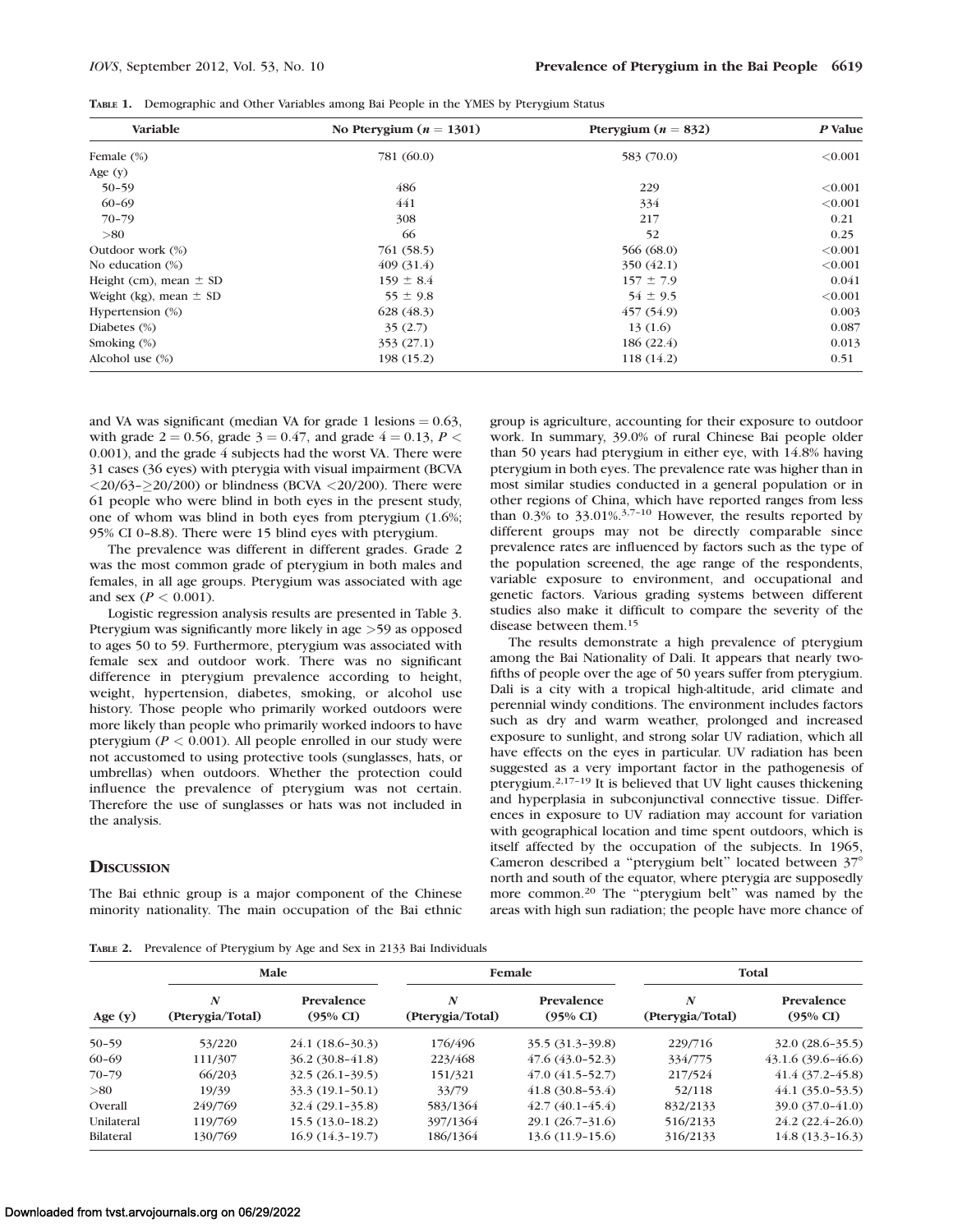TABLE 3. Results of Logistic Regression Analysis for Association with Pterygium in YMES

|                 | Odds Ratio (95% CI) | P          |
|-----------------|---------------------|------------|
| Female sex      | 1.42 (1.08-1.88)    | 0.012      |
| Age $(y)$       |                     |            |
| $50 - 59$       | 1.00                |            |
| $60 - 69$       | $1.55(1.24-1.93)$   | ${<}0.001$ |
| $70 - 79$       | $1.47(1.13-1.91)$   | 0.004      |
| > 80            | $1.79(1.17-2.73)$   | 0.007      |
| Outdoor work    | $1.51(1.26-1.81)$   | < 0.001    |
| No education    | $1.26(1.03-1.56)$   | 0.028      |
| Height (cm)     | $0.99(0.97-1.01)$   | 0.158      |
| Weight (kg)     | $1.01(1.00-1.02)$   | 0.204      |
| Hypertension    | $1.19(0.99 - 1.43)$ | 0.056      |
| <b>Diabetes</b> | $0.55(0.28-1.08)$   | 0.082      |
| Smoking         | $1.06(0.81-1.38)$   | 0.686      |
| Alcohol use     | $1.22(0.91-1.64)$   | 0.176      |

exposure to UV radiation. Dali is located near  $25^{\circ}42'N$ , within the belt. A high prevalence in Dali seems to support the ''pterygium belt'' theory. However, there are some places with a low prevalence of pterygium despite a similar location near the equator.<sup>3</sup> In contrast, Eskimos in Greenland have a relatively high prevalence  $(9.6%)$  outside of this belt.<sup>21</sup> So the amount of time spent working outdoors and exposed to sunlight is an important factor.<sup>22,23</sup> The participants in the present study mostly live by fishing and farming. They spend most of their working hours outdoors without sunglasses or other protective measures, which means more exposure to the UV radiation and reflection.

Dali city is also famous for windy conditions. Previous studies have reported that a windy environment contributes to the formation of pterygia. $24,25$  The mechanism has not been confirmed. Adverse environmental conditions such as weather that is windy, dry, or low in humidity could lead to reduced tear production, poor tear quality, and/or excessive tear evaporation.18,26,27 Unstable tear film may contribute to the initiation of pterygium.28 It should be pointed out that the association between pterygium and dry eye is equivocal. Therefore we presume that windy conditions could irritate hyperplasia in subconjunctival connective tissue and lead to the breakdown of ocular surface homeostasis, which induces tissue susceptibility to UV radiation. The present study was conducted at the Yunnan-Guizhou Plateau, with an average altitude of 2000 m, and the participants in the survey were all native Bai living at high altitude. Only a small minority of published studies in the ophthalmic literature deals with the effects of windy and high altitude on the formation of pterygium. In the Qinghai-Tibet Plateau, the prevalence of pterygium was reported as 17.9% to 22.79% in people aged 40 years and older.<sup>29,30</sup> In another study of rural people in south China, 33.01% of subjects aged 50 years or above were diagnosed with pterygium.<sup>10</sup> We believe that a variety of environmental factors and lifestyles, acting alone or in combination, influence or trigger the pathophysiological events that result in pterygium. In our study, pterygium was increased in frequency in elderly people (>60 years) compared to the 50 to 59 age group. With increasing age, the damage of UV radiation accumulates, so the prevalence of pterygium was higher in older than in younger people.

Sex has been suggested as another risk factor for the development of pterygia, although the results have been mixed, possibly confounded by other factors such as the

populations being studied, lifestyle, and exposure to environmental risk factors. In our study, the prevalence in females (27.3%) was higher than that in males (11.7%). The results were different from those reported in most previous studies.5,8,12,17 The Bai minority culture has always been a matriarchal society. The minority women are always involved in outdoor work, particularly in farming or fishing, and they do not traditionally wear glasses to protect their eyes. The rural men are usually engaged in business, as drivers or in various indoor jobs. Women in this area work outdoors more than men. We believe that this is the reason that pterygium occurred more in females in our study. Some earlier studies in Qinghai, China, yielded a similar result.<sup>9</sup>

Lack of formal education was a risk factor in our study, possibly as a result of a lower socioeconomic status in the Bai people. The subjects without education were limited in employment, most of them living by primary agricultural and fishing activities, so they have more chance to be exposed to UV radiation. In this study we found that those who were illiterate had increased incidence of pterygium; and similar to what has been reported in Chesapeake Bay watermen, more than 8 years of education was found to be beneficial in protecting them from pterygium.2 In the Barbados Eye Study, logistic regression analyses indicated a positive association between pterygium and fewer years of education.<sup>7</sup>

Logistic regression analysis showed that the systemic characteristics of subjects (height, weight, hypertension, and diabetes) were not associated with pterygium. We also did not find evidence to support smoking or use of alcohol as risk factors.

In conclusion, the prevalence of pterygium was 39.0% among the Bai Nationality aged 50 years and older in rural Dali, a southwestern low-latitude county of China; this is one of the highest prevalence rates reported when compared to results from previous population-based studies. Older age (>59 years), female sex, educational experience, and outdoor job history without eye protection were independently associated with a higher risk of pterygium. Based on the present study, we should focus on public education encouraging outdoor workers to take appropriate protective measures in rural China, such as wearing sunglasses and brimmed hats to avoid unnecessary sunlight exposure and strong wind irritation. We will make further efforts to study pterygia in more Chinese minorities with emphasis on ethnic or genetic predisposition.

#### Acknowledgments

The authors thank Tim Corson, Indiana University School of Medicine, and the Volunteer Editor Program for paper revision.

#### **References**

- 1. Saw SM, Tan D. Pterygium: prevalence, demography and risk factors. Ophthalmic Epidemiol. 1999;6:219–228.
- 2. Taylor HR, West SK, Rosenthal FS, Munoz B, Newland HS, Emmett EA. Corneal changes associated with chronic UV irradiation. Arch Ophthalmol. 1989;107:1481–1484.
- 3. Verlee DL. Ophthalmic survey in the Solomon Islands.  $Am J$ Ophthalmol. 1968;66:304–319.
- 4. Gazzard G, Saw SM, Farook M, et al. Pterygium in Indonesia: prevalence, severity and risk factors. Br J Ophthalmol. 2002; 86:1341–1346.
- 5. Wong TY, Foster PJ, Johnson GJ, Seah SK, Tan DT. The prevalence and risk factors for pterygium in an adult Chinese population in Singapore: the Tanjong Pagar survey. Am J Ophthalmol. 2001;131:176–183.